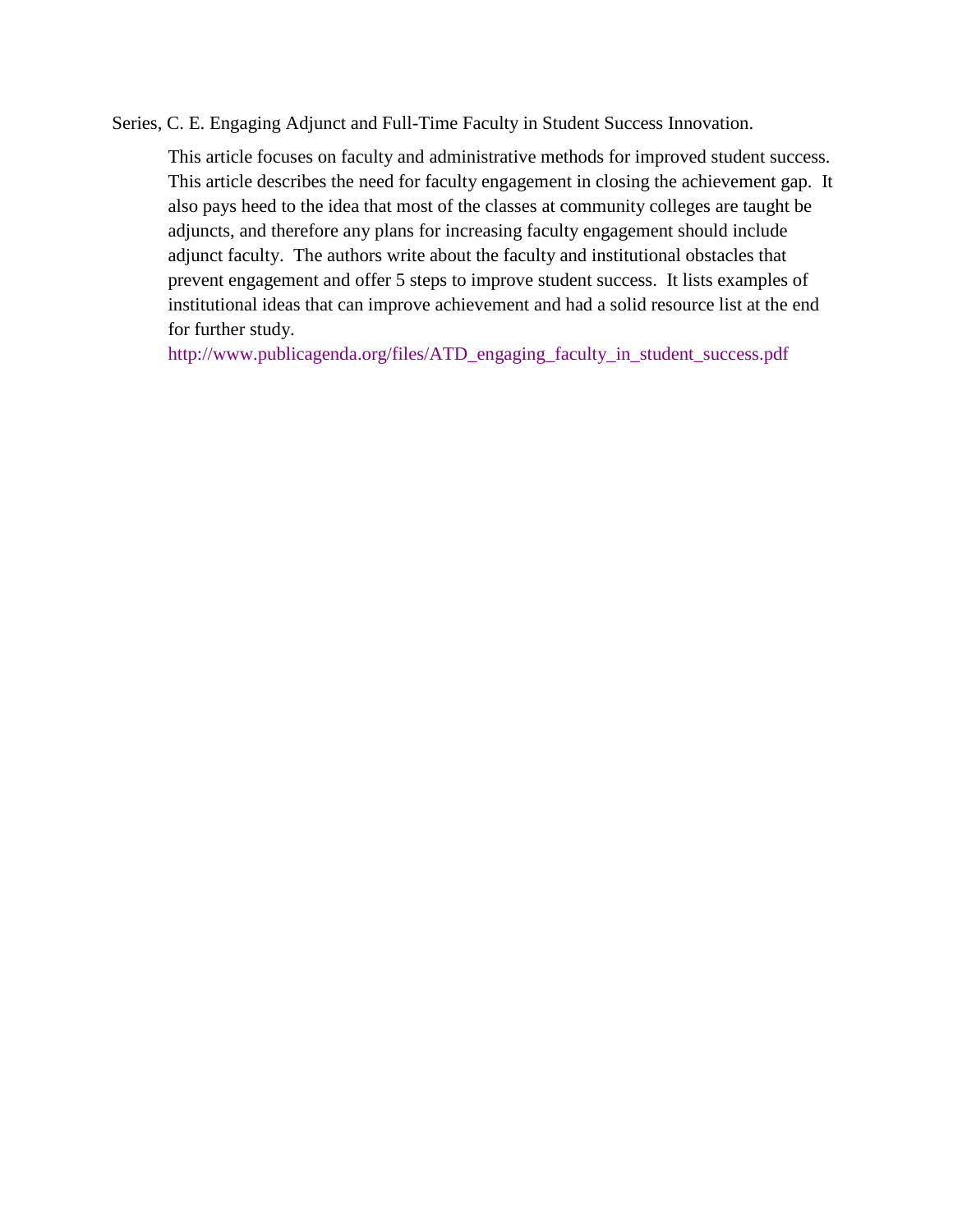



**Community Colleges Count** 

### Engaging Adjunct and Full-Time Faculty in Student Success Innovation

Cutting Edge Series No. 1 Presentation by Will Friedman, Ph.D.

Alison Kadlec, Ph.D.



Framing *Deliberation* aging for Chan Capacity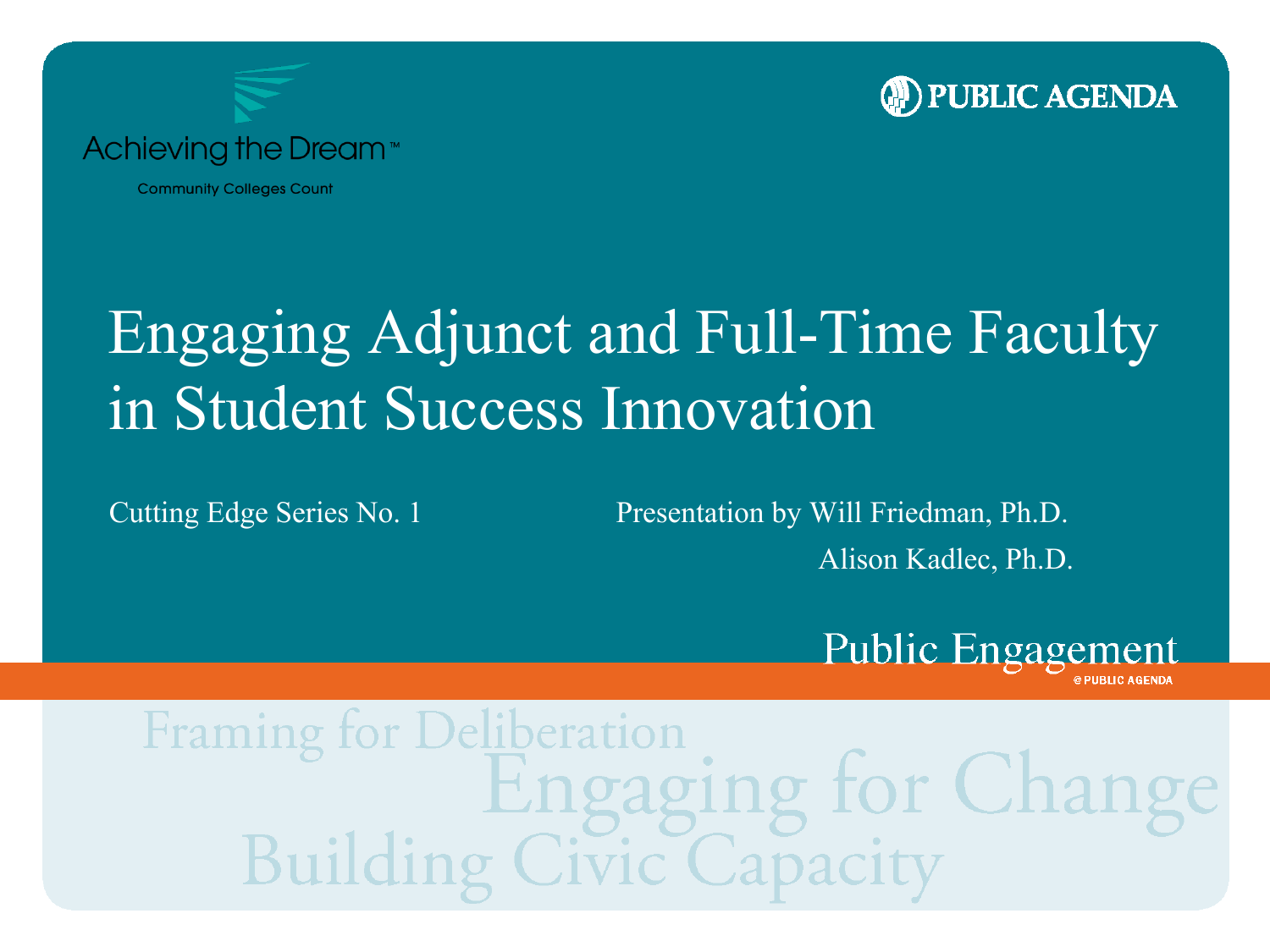### **About Public Agenda**

- Nonprofit, nonpartisan organization that helps leaders and citizens collaborate on complex problems through:
	- $\triangleright$  Nonpartisan opinion research
	- $\triangleright$  Communications and engagement technical assistance
	- $\triangleright$  Capacity building in all of the above
- Founding Partner of Achieving the Dream
	- $\triangleright$  Faculty engagement workgroup, guide
	- Web resource



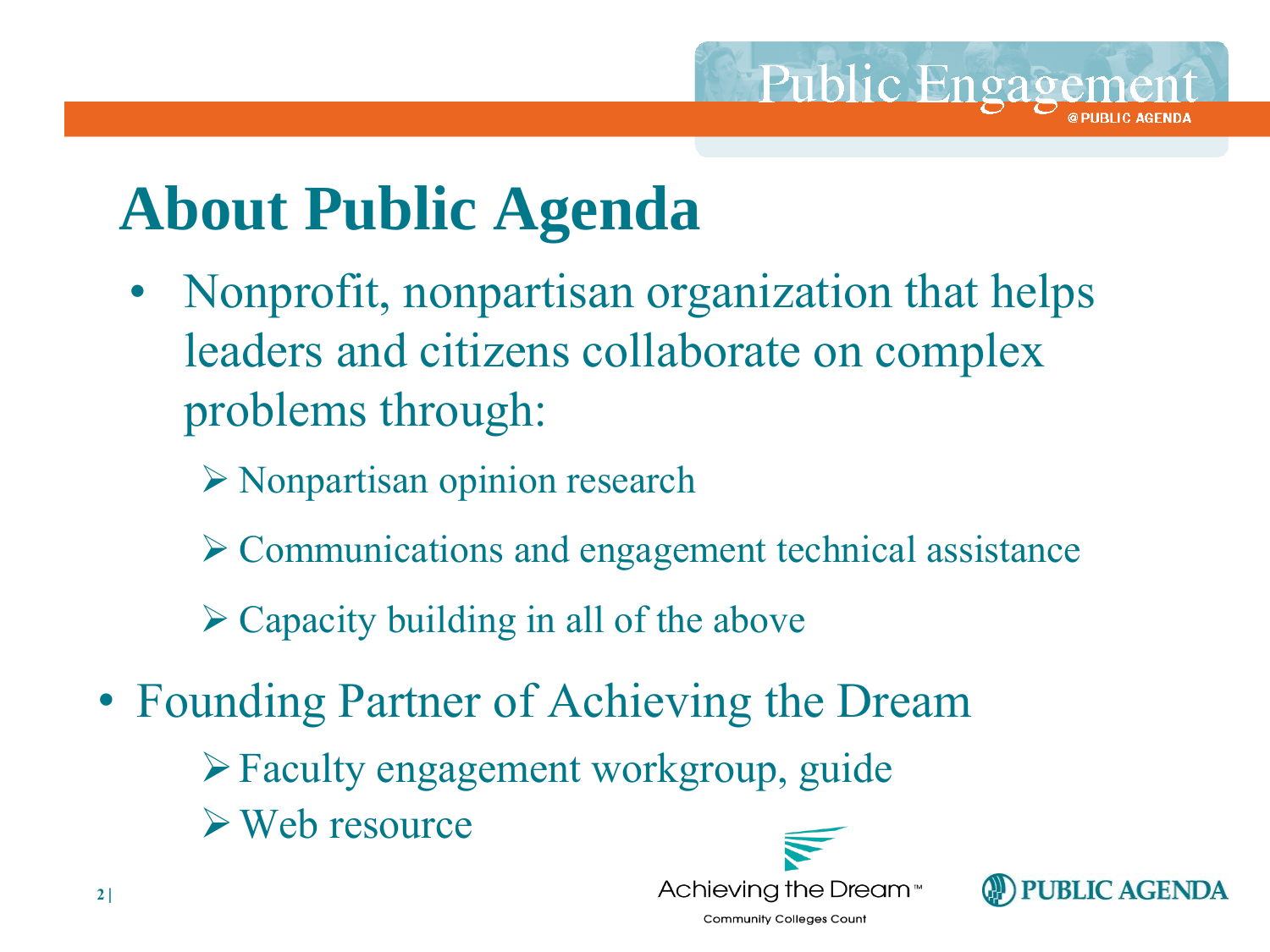#### Common Obstacles

- Faculty workloads
- Initiative overload
- Resistance to mandates from above
- Lack of adjunct faculty integration
- Compensation, tenure and promotion policies encourage old values over new ones



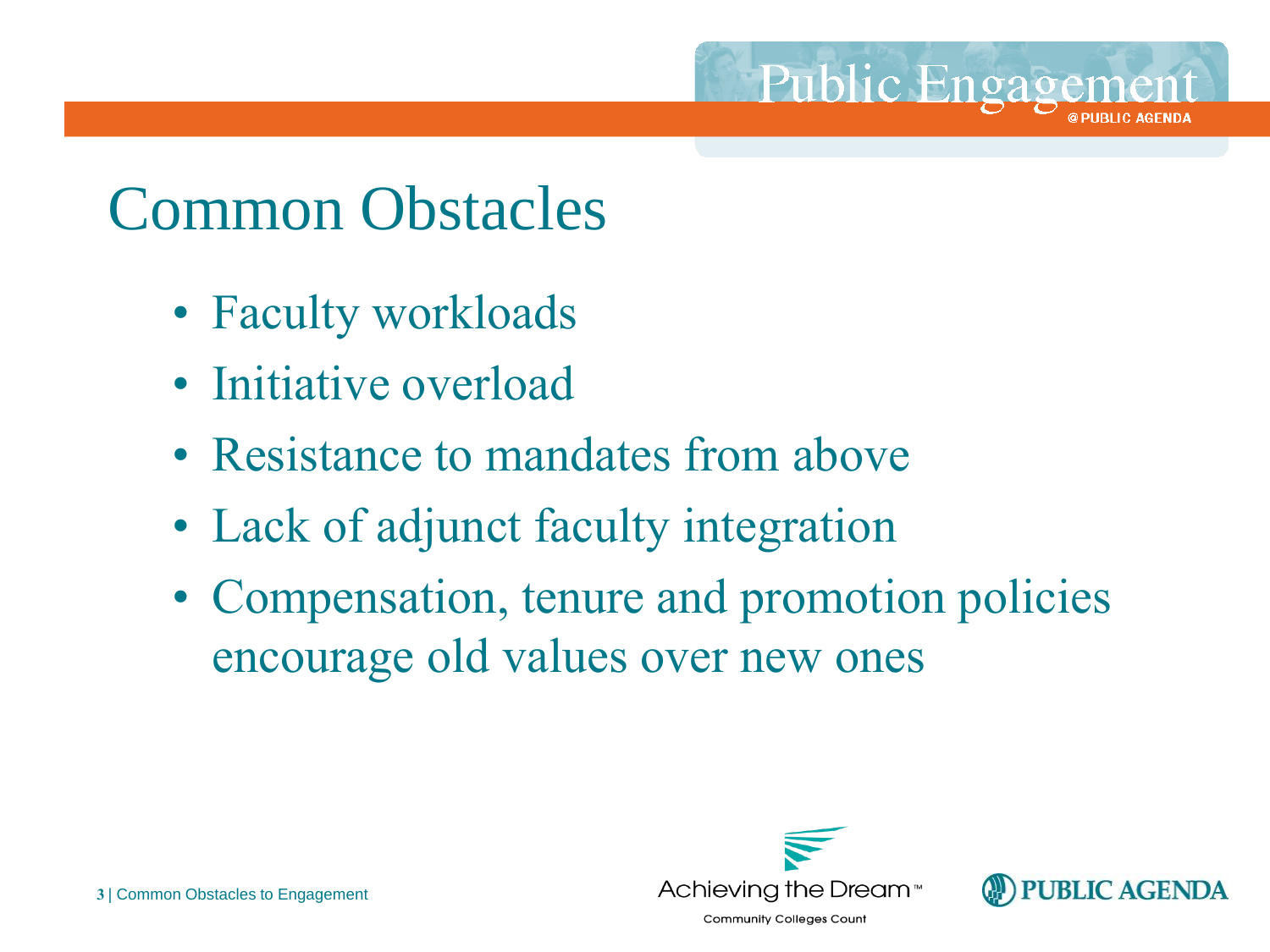#### **Principles and Practices of Constructive Faculty Engagement**

- **I. Leadership** that respects faculty, inspires engagement
- II. Create both a culture of **evidence** *and* a culture of **engagement**
- III. Provide **resources**, **incentives** and **recognition**
- IV. Institutionalize **expectations** and **opportunities**
- V. Span silos and nurture a college culture that is **inquirybased**, **collaborative** and **transparent**





**Public Engagement** 

**4** | Engagement Throughout the Process of Institutional Change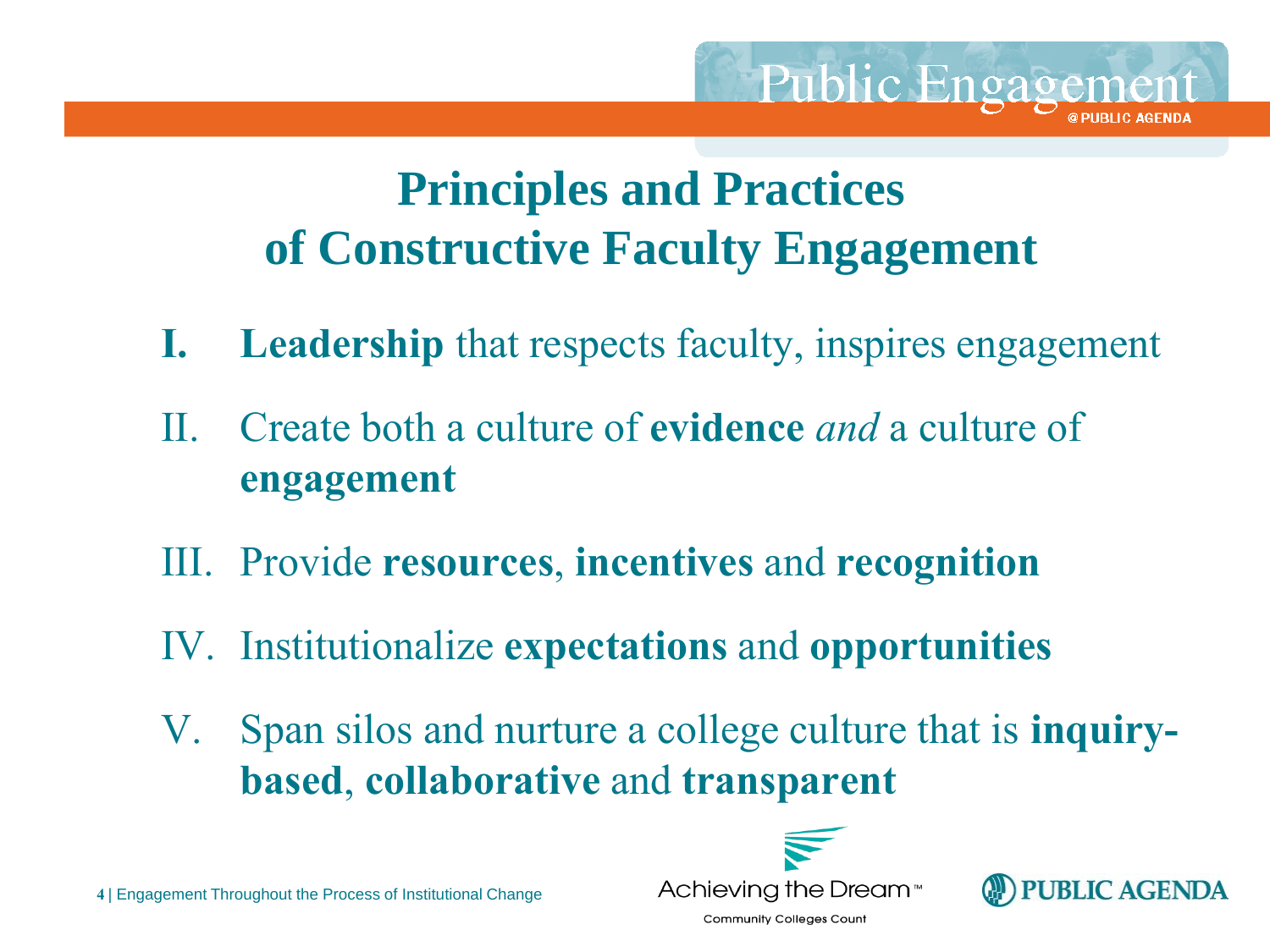

- Articulate the vision and connect the dots
- Establish an atmosphere of collaboration
- Respect the knowledge, expertise and commitment of adjunct and full-time faculty
- Recognize accomplishments in public venues



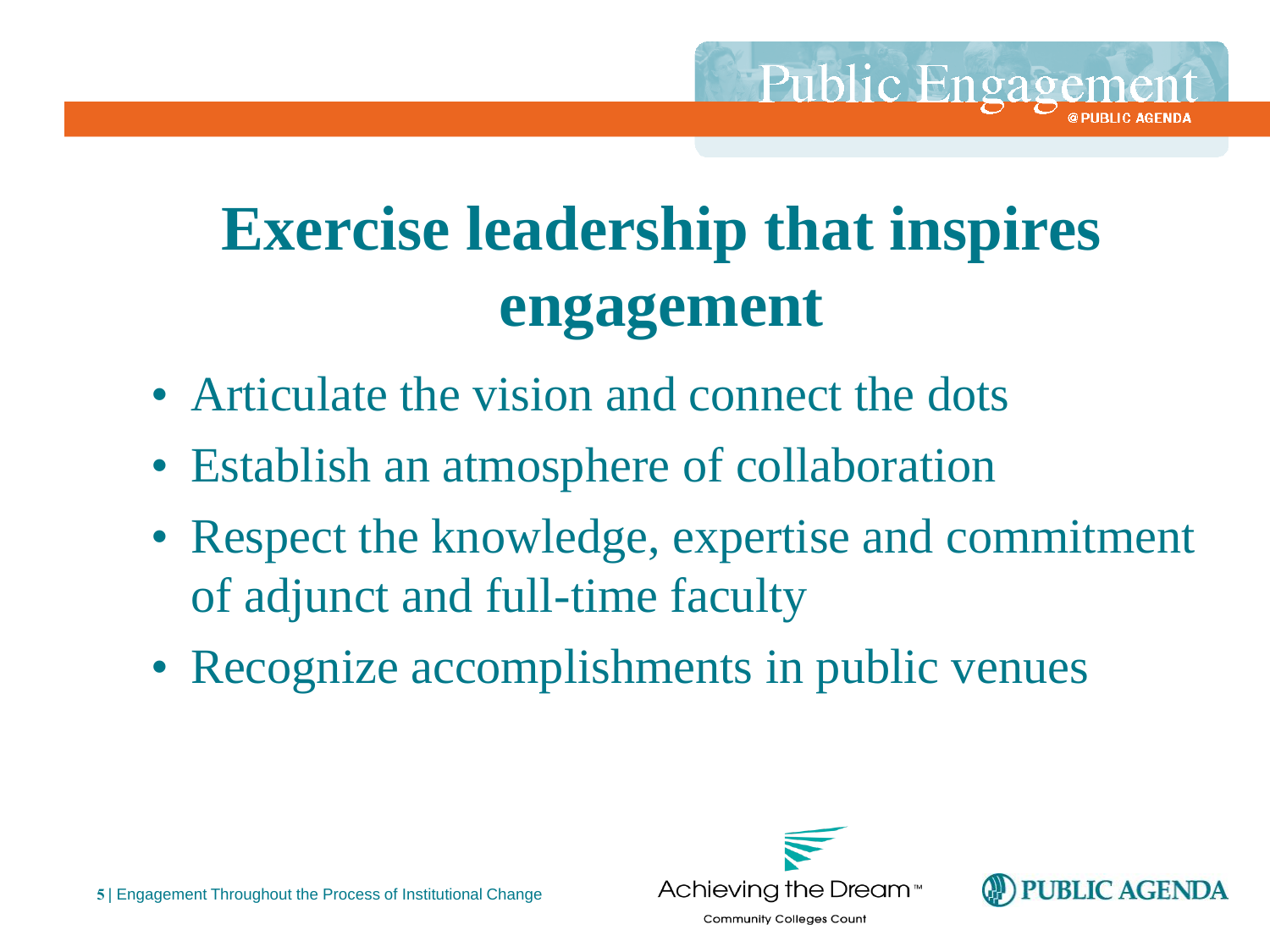# **Use IR to Create a Culture of Engagement in Data**

- Maintain transparency about how data is collected and analyzed
- Engage faculty leaders in developing relevant and meaningful data presentations
- Establish routine, faculty-friendly exchanges between IR and faculty that empower faculty to make sense of data
- Hire IR staff with social as well as technical competence





**Public Engagement** 

**6** | Engagement Throughout the Process of Institutional Change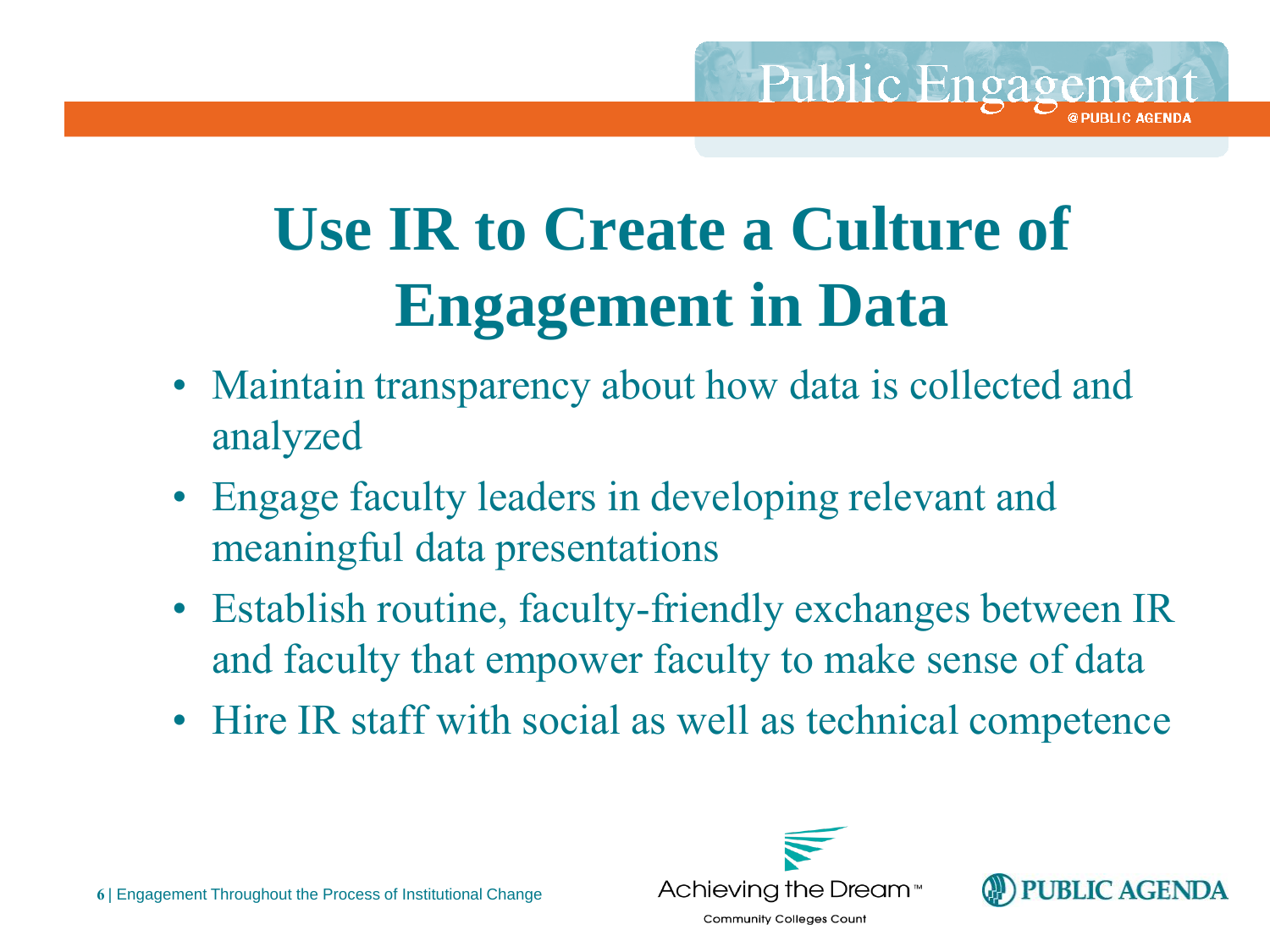# **Incentivize Engagement**

- Provide release times and stipends when asking a major time commitment
- Offer high-caliber, career-building professional development opportunities for adjunct and full-time
- Reward faculty through formal recognition of achievements
- Expand departmental resources to adjunct faculty and make special effort to recognize their achievements



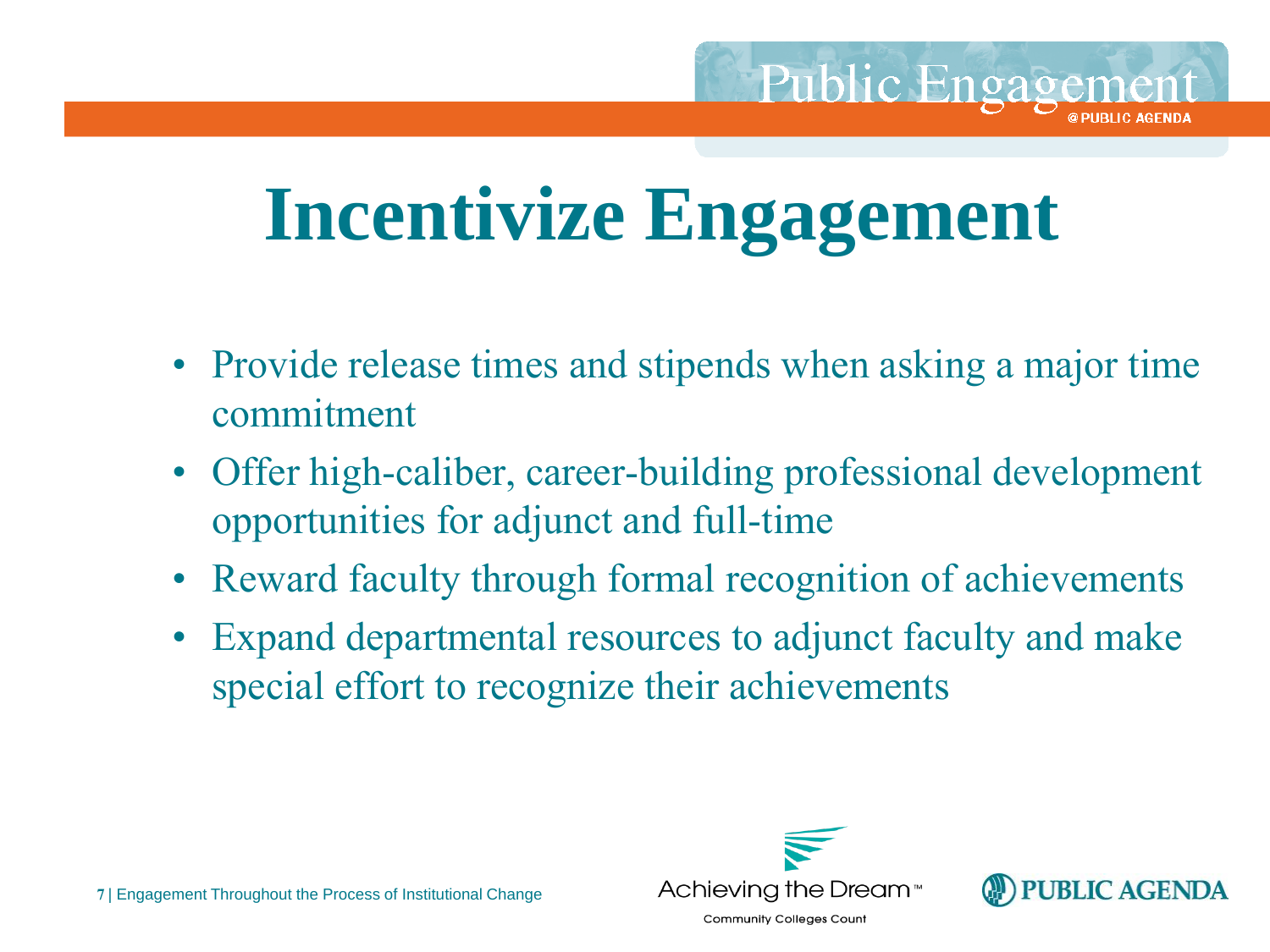#### **Institutionalize Expectations and Opportunities for Engagement**

- Capitalize on adjuncts' industry/workforce expertise in curriculum and degree design
- Use existing channels--such as convocations, faculty senate, instructional counsels, strategic planning--as vehicles for faculty participation in student success initiatives
- Set expectations for engagement at the hiring stage



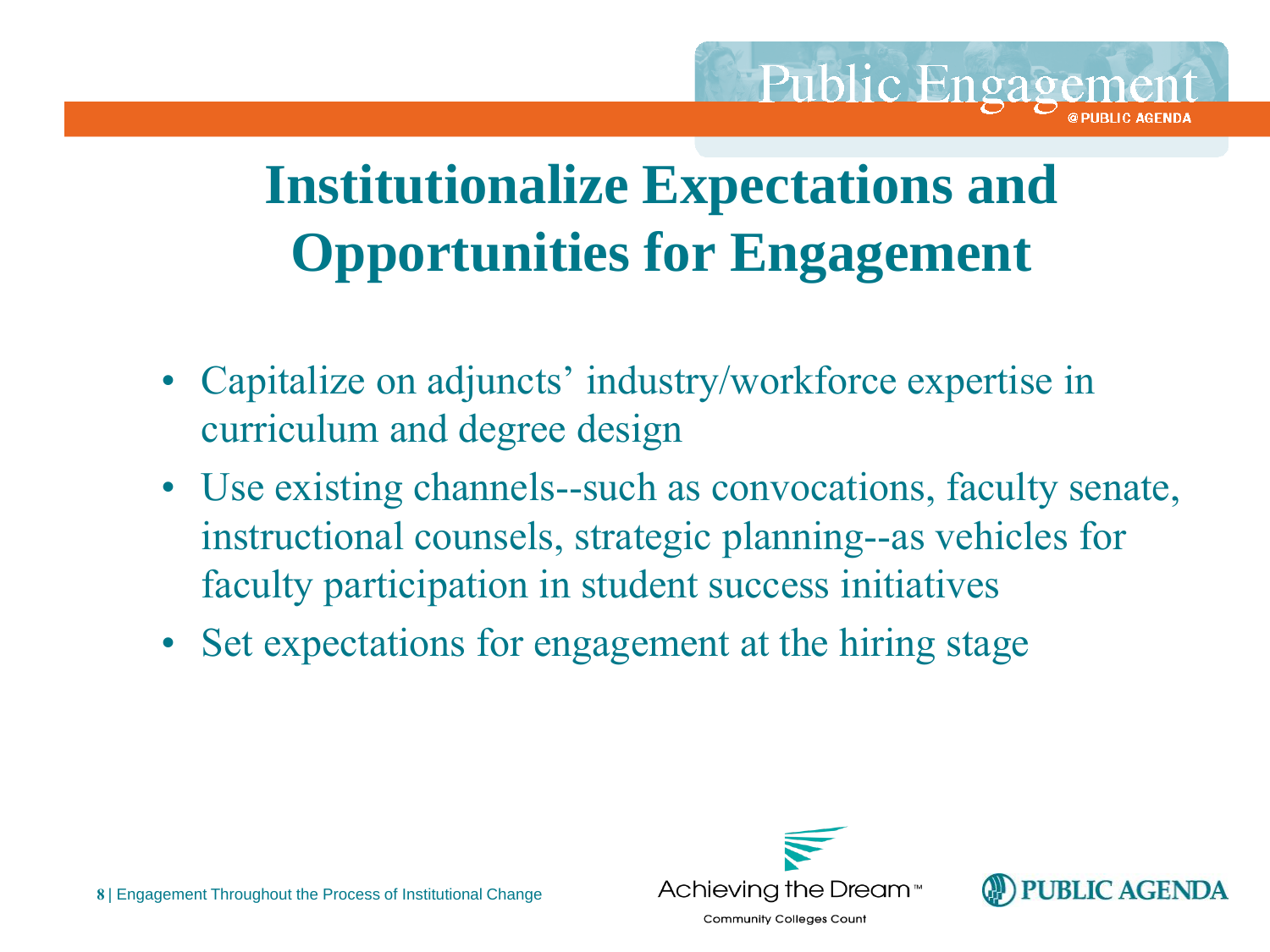

# **Span Silos**

Avoid us/them dynamics that stymie change efforts through the things like:

- Faculty Work Groups and "FIGs"
- Adjunct/ Full-time Faculty Dialogues
- Campus Conversations and Faculty-Student Dialogues
- Data Summits